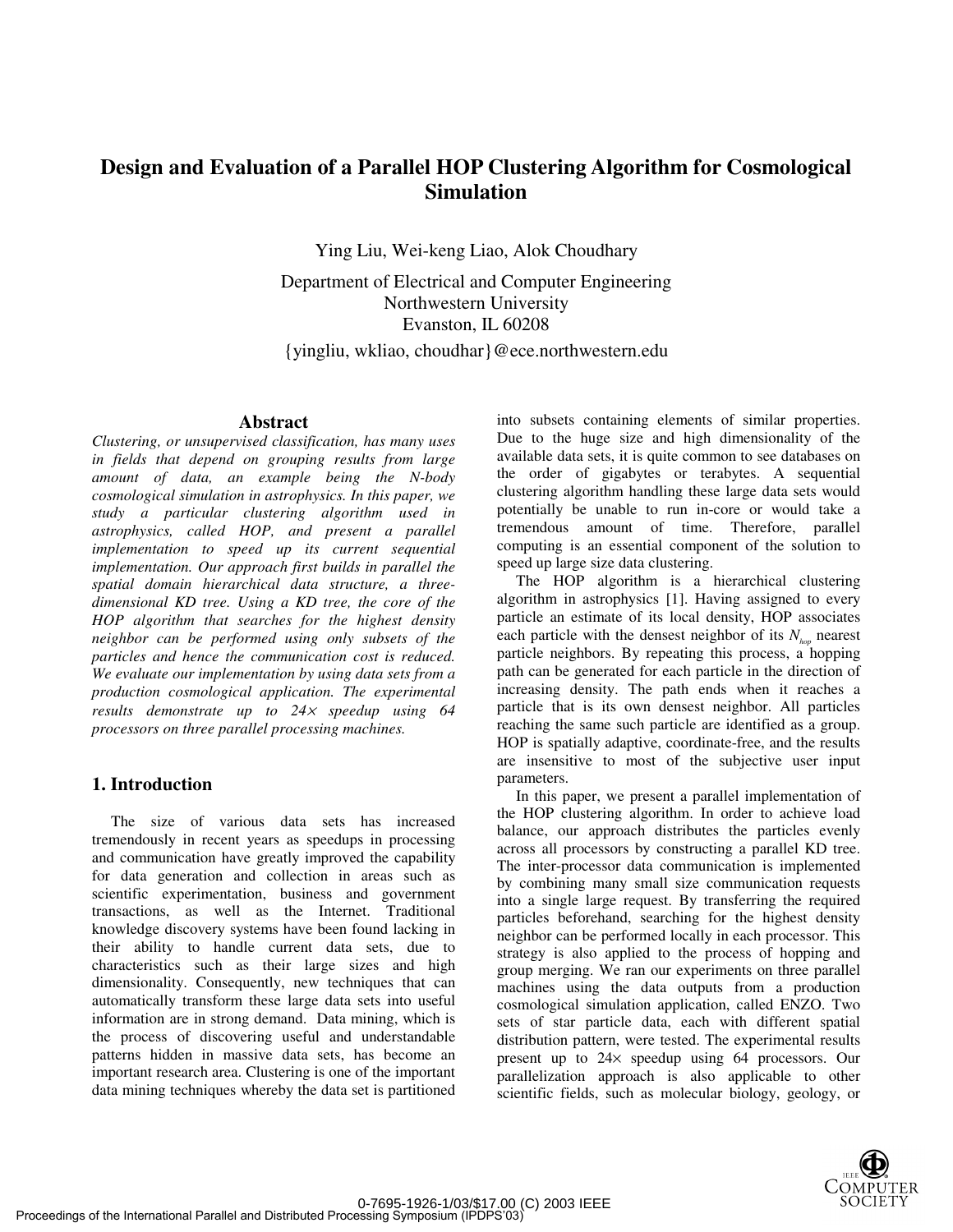astronomy as long as they have similar requirements on clustering and neighbor finding procedures.

The rest of this paper is organized as follows. The next section overviews the related works of clustering algorithms. Section 3 describes the HOP algorithm. Our design and parallelization of HOP algorithm is presented in Section 4. Software development issues are given in Section 5. Section 6 presents our experimental results and we conclude the paper in Section 7.

# **2. Related work**

Data mining, also referred as knowledge discovery, is a process of extracting implicit, previously unknown and potentially useful information. It is commonly used in many fields, including scientific computation, financial analysis, information retrieval, decision making, and the World Wide Web. Data mining techniques can be roughly categorized into classification, clustering, association rules, sequence mining, similarity search, and other methods. Classification is a method that assigns a new record to one of several predefined categories or classes. Clustering, also referred as unsupervised classification, is to group a set of data (without a predefined class attribute) based on the conceptual clustering principles: maximizing the intra-class similarity and minimizing the interclass similarity. This technique is useful in document retrieval, image segmentation, taxonomy generation, biomedical engineering, geological spatial data analysis, earth science, telecommunication, etc. Clustering algorithms can be further divided into two categories: agglomerative algorithms and partitional algorithms. Agglomerative algorithms find clusters by initially assigning each object to its own cluster and then repeatedly merging pairs of clusters until a certain stopping criterion is met [5]. Examples include group average [6], single-link [7], CURE [8], ROCK [9] and CHAMELEON [10]. Partitional algorithms find clusters by partitioning the entire dataset into either a predetermined or an automatically derived number of clusters. Examples include k-means [11], k-medoids [6], auto-class [12] and graph-partitioning-based method [13].

Clustering algorithms are commonly applied in astrophysics, such as cosmological simulations that identify collapsed halos, determine the merge of two galaxies and locate dwarf galaxies. IsoDen [4], FOF [17], DENMAX [18] and HOP [1] are clustering algorithms proposed and used in cosmological simulation. IsoDen finds clusters by constructing an adaptive oct-tree with individual particles stored in the leaves while internal nodes represent the cubical regions of space. The idea of FOF is that two particles belong to the same group if their separation is less than some chosen threshold and, then, such pairs are chained into groups. However, some groups found by FOF may appear as two clumps linked by a small thread of particles between the subgroups that may be inappropriate for some applications [1]. DENMAX takes a different approach by first estimating the density of each particle and then, determining the group of the particle through tracing path along the gradient of its density surface until a local maximum is reached. All particles that end up at the same maximum are defined to the same group. The drawback is that it may result in splitting large groups into smaller pieces due to the discovery of multiple local maxima at finer resolution [1]. HOP [1] is a clustering algorithm that overcomes the drawbacks of FOF and DENMAX.

Since most of clustering applications are computational and data intensive, many efforts have been contributed to their parallelization recently. Examples of parallel agglomerative methods are SLINK algorithm [14], Prim's minimal spanning tree algorithm [15], Ward's minimum variance method [16], etc. An example of a partitional method is parallel K-Means [19]. Several works have been applied to cosmological simulation, such as Halo World [4], a parallel implementation of IsoDen method in which a parallel tree library handles all the communication on message passing parallel architecture.

# **3. HOP clustering algorithm**

Instead of constructing the density gradient field in FOF and DENMAX, HOP assigns a density to each particle and replaces the concept of gradient by a simple search within the particle's neighborhood to find the neighbor with the highest density. Each particle is associated to its highest density neighbor. Through this densest neighbor, a particle can "hop" to the next highest density particle and continues hopping until it reaches a particle that is its own highest density neighbor. All particles that hop to the same particle constitute a single group. Groups that share a sufficiently dense boundary are reconnected. Particles whose densities are less than a given threshold are excluded from groups.

The HOP clustering algorithm consists of four processing stages:

1) *Constructing a KD tree***:** To reduce the workload of locating *Ndens* nearest neighbors for each particle, we use a KD tree structure to partition the particles based on their spatial locations, so that nearby particles are in the same sub-domain. Therefore, the neighborhood searching process can be performed by first checking the sub-domain's boundary before going through all the particles in it. K-dimensional (KD) tree, a data structure used in orthogonal range searching, is commonly used in domain partition application [3]. KD tree is a balanced tree that partitions the spatial domain recursively along the longest axis into sub-domains. Each sub-domain

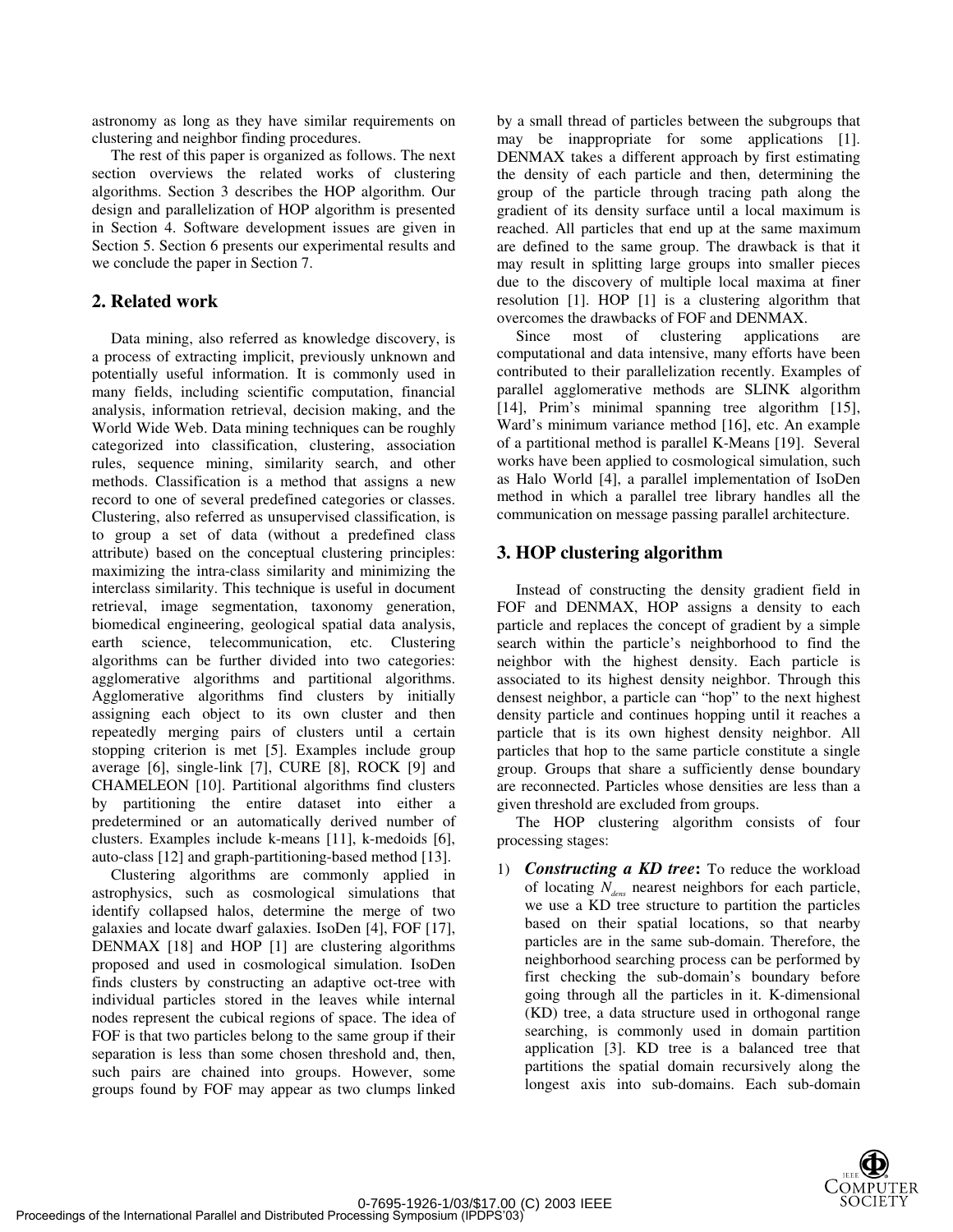

Fig. 1. Two-dimensional KD tree with 24 particles. Bucket size is 3 and the KD tree has 3 levels. Every internal node contains the boundary information of its sub-domain. Bisection is performed by the median coordinate value of the particles in the sub-domain.

contains approximately the same number of particles. The root node represents the entire simulation domain that covers all the particles and each tree node represents a sub-domain of its parent node. In a KD tree, only the leaf nodes (also called buckets) contain the particle data. The less number of particles in a bucket, the more levels of the tree depth. Every sub-domain partitioning involves determining the longest axis and searching the median coordinate value among all particles along that axis. One key property of a KD tree is that particles spatially closed are located in the same buckets or sibling buckets of the same tree branch. This property makes it very efficient to find neighbors of any particle. Figure 1 illustrates an example of a two-dimensional KD tree. In HOP, *bucket size* (the number of particles in a bucket) is a user-provide parameter that determines the tree depth and affects the computational cost of the neighborhood search in the next stage.

- 2) *Generating density:* HOP estimates the density of a particle by using an adaptive kernel with a length scale set by the distance to its  $N_{\text{dens}}$  nearest neighbor particles, where  $N_{dens}$  is a user-provide parameter. HOP employs SMOOTH as its density generating mechanism. SMOOTH [2] is a KD-tree based near neighbor search engine that can calculate some mean quantities for particles in an N-Body simulation, such as mean velocity, mean speed, and velocity dispersion. This stage is the most computational intensive part of HOP due to large amount of computation when searching for *N*<sub>dens</sub> neighbors.
- 3) *Hopping***:** The core of HOP is to associate each particle to its highest density neighbor within its  $N_{\text{hon}}$ nearest neighbors, where  $N_{hop}$  is a user-provide parameter  $(N_{\text{hop}} \leq N_{\text{dens}})$ . A particle continues "hopping" to a higher density until it reaches the particle that is its own highest density neighbor. Since the hopping is performed in increasing density order, its convergence is guaranteed.

4) *Grouping:* Particles associated to the same densest particle are defined as a group. Therefore, every particle is assigned to one and only one group. To refine the clustering quality, group merging and pruning are performed according to some chosen density thresholds. Groups can be merged if their boundary satisfies some thresholds. Particles whose densities don't exceed the density thresholds are excluded from the groups. A group might be disbanded if its maximum density is less than a given density threshold.

#### **4. HOP parallelization**

The key idea of our parallel implementation is to distribute the data particles across all processors evenly to ensure the balanced computational workload and access remote particles through communication. Thus, the balanced load and the data locality contribute to the efficiency of the parallelization. We assume the initial state of the parallel HOP as following: given an array of *N* particles, each of *P* processors reads *N/P* particles exclusively. The particles owned by a processor can locate arbitrarily across the whole problem domain. The data structure of a particle consists of its mass value and three spatial coordinates.

#### **4.1 Constructing a parallel KD tree**

Starting from the root-node of the KD tree, we first determine the longest axis *d* and, then, find the median value *m* of all particles' *d* coordinates in parallel. The whole spatial domain is bisected into two sub-domains by *m*. Particles are exchanged between processors such that the particles whose *d* coordinate are greater than *m* go to one sub-domain and the rest particles to the other one. Therefore, an equal number of particles are maintained in each sub-domain after the bisection. We repeat this procedure recursively in every sub-domain till the number of sub-domains is equal to the number of processors. Then, each processor continues to build its own local tree



Fig. 2. Two-dimensional KD tree distributed over four processors. Each processor contains 6 particles. Bucket size is 3 and the global tree has 3 levels. Local tree can be built concurrently without communication. Every processor maintains the same copy of the global tree.

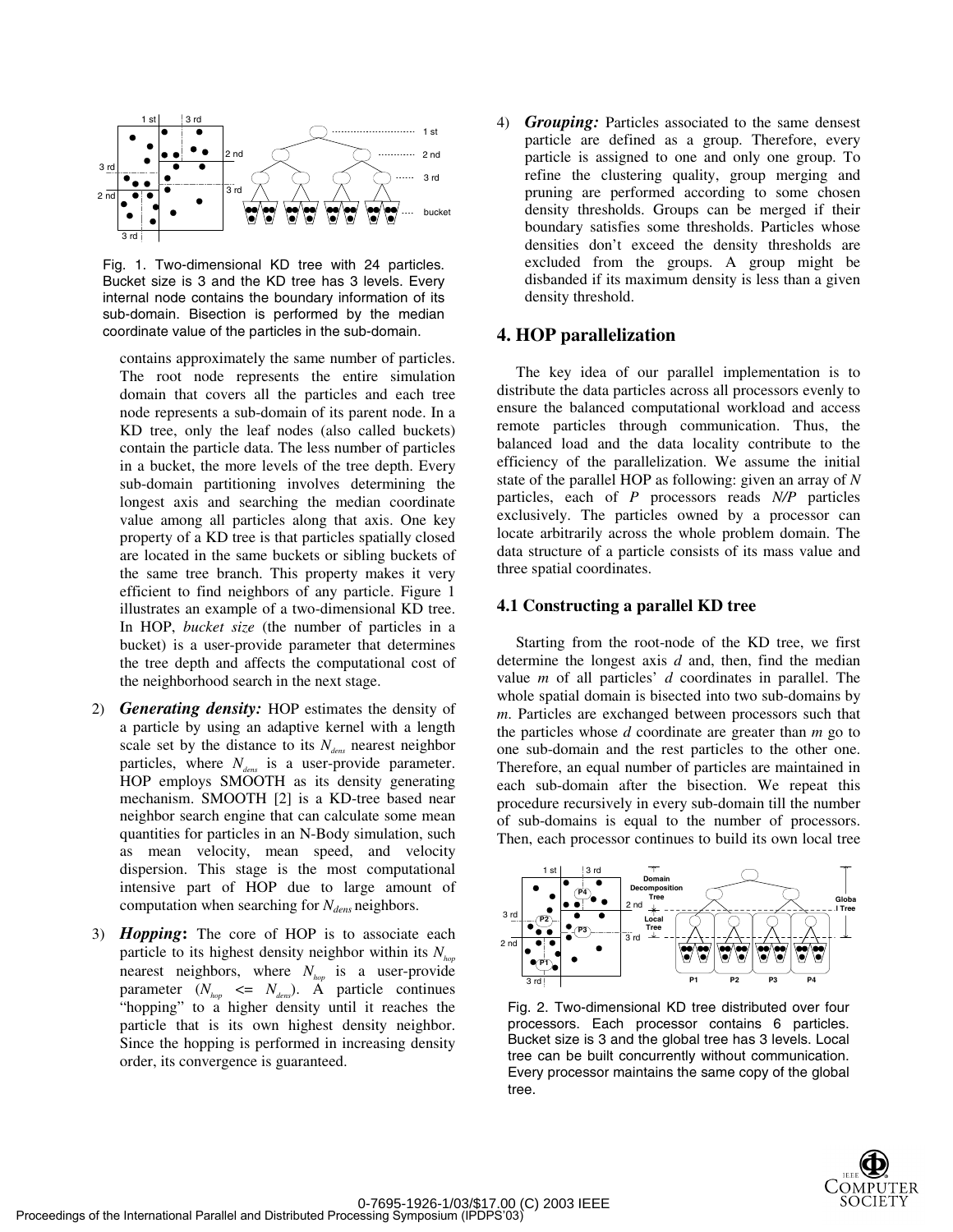

Fig. 3. Intersection test for particle  $p$  in processor P4. The neighborhood is a sphere region with a search radius  $r$ . The neighborhood search domain of particle  $p$ intersects with P1 and P3.

within its domain until the desired bucket size (number of particles in each leaf) is reached. Note that inter-processor communication is not required when constructing the local trees.

We maintain a copy of the whole tree on every processor so that the communication overhead incurred at performing search domain intersection test with the remote local trees at the stages 2 and 3 can be reduced. Therefore, at the end of this stage, local trees are broadcasted to all processors. As shown in Figure 2, the root-node of the KD tree represents the entire simulation domain while each of the rest tree nodes represent a rectangular sub-domain of its parent node. The information contained in a non-leaf tree node includes the aggregated mass, center of mass, number of particles, and domain boundaries. When the KD tree is completed, particles are divided into spatially closed regions of approximately equal number. The advantage of using a KD tree is not only its simplicity but also the balanced data distribution.

#### **4.2 Generating density**

The density of a particle is estimated by its  $N_{\text{des}}$  nearest neighbors, where  $N_{dens}$  is a user-provide parameter. Since it is possible that some of the  $N_{\text{dens}}$  neighbors of a particle are owned by remote processors, communication is required to access non-local neighbor particles at this stage. Our approach is, for each particle, first to perform intersection test by traversing the global tree with a given

initial search radius *r* while keeping track of the non-local intersected buckets, as shown in Figure 3. If the total number of particles in all intersected buckets is less than  $N_{\text{dens}}$ , the intersection test is re-performed with a larger radius. Once tree walking is completed for all local particles, all the remote buckets containing the potential neighbors are obtained through communication. Note that there is only one communication request to each remote processor to gather the intersected buckets. No further communication is necessary when searching for its  $N_{\text{dens}}$ nearest neighbors. Since the KD tree displays the value of spatial locality, particle neighbors are most likely located in the same or nearby buckets. According to our experimental results, the communication volume is only 10% - 20% of the total number of particles. However, with highly irregular particle distribution, communication costs may increase.

To calculate the density for particle *p*, we use a PQ tree (priority queue) [24] to maintain a sorted list of particles that are currently the  $N_{\text{dens}}$  nearest neighbors. The root of the PQ tree contains the neighbor farthest from *p*. If a new neighbor whose distance to  $p$  is shorter than the root, replace the root with the second farthest one and update the PQ tree. Finally, the particles remained in the PQ tree are the  $N_{\text{dens}}$  nearest neighbors of  $p$ .

#### **4.3 Hopping**

This stage first associates each particle to its highest density neighbor among its  $N_{h_n}$  nearest neighbors that are already stored in the PQ tree generated at the previous stage. Each particle, then, hops to the highest density neighbor of its associated neighbor. Hopping to remote particles is performed by first keeping track of all the remote particles and, then, making a communication request to the owner processors. This procedure may repeat several times until all the needed non-local particles are already stored locally. Since the hopping is in density increasing order, the convergence is guaranteed.

#### **4.4 Grouping**

Particles linked to the same densest particle are defined as a group. However, some groups should be merged or refined according to the chosen density thresholds. Thus, every processor first builds a boundary matrix for the groups constructed from its local particles

Table 1. Parallel Machine Specification

| Configuration<br>Machine | # Processor/Node | Memory/Node           | Processor Type               | Inter-connection |
|--------------------------|------------------|-----------------------|------------------------------|------------------|
| <b>IBM SP2</b>           |                  | SIMD, 12 GB           | 375 MHz, Power3              | Colony Switch    |
| SGI Origin2000           |                  | SIMD, $0.25 - 0.6$ GB | 195 MHz, 250 MHz, MPIS R1000 | Gigabit Ethernet |
| Linux Cluster            |                  | <b>MIMD, 512 MB</b>   | 500 MHz. Pentium III         | Myrinet          |

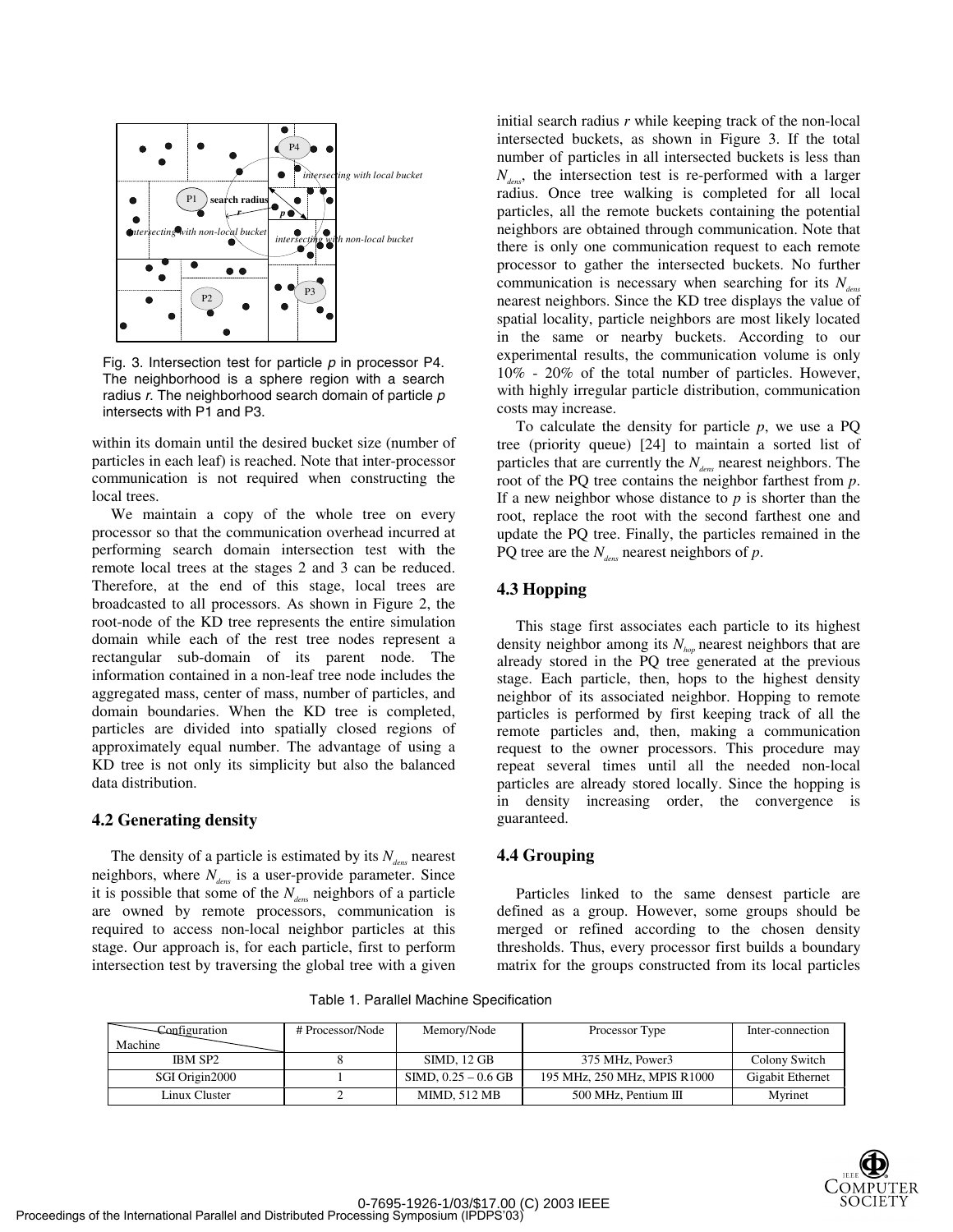and, then, exchanges the boundary matrix among all processors. Particles whose densities are less than a given threshold are excluded from groups and two groups are merged if their boundary satisfies some given thresholds.

# **5. Software development**

We develop our parallel implementation in C and use Message Passing Interface (MPI) [23] for the interprocessor communication. The program was developed in a Single Program Multiple Data (SPMD) model. We conducted our experiments on three parallel machines: an IBM SP2 at San Diego Supercomputing Center, an SGI Origin2000 at National Center for Supercomputing Application (NCSA), and a Linux Cluster at Argonne National Lab. System configurations are summarized in Table 1. We run our experiments using 1 to 64 processors on each of them.

# **6. Experimental results**

To evaluate our parallel implementation of the HOP algorithm, we use the star particle data sets generated from a large-scale production cosmological application, ENZO, developed at NCSA [20], [21]. ENZO is a threedimensional parallel application that simulates the formation of a cluster of galaxies consisting of gas and stars [21]. The simulation starts near the beginning of the universe, a few hundred million years after the big bang, when the galaxy is in a relative uniform radiation distribution, and continues till the present day, when it is in a highly irregular star particle distribution. It is used to test theories of how galaxy and clusters of galaxies form by comparing the results with what is really observed in the sky today [22]. The ENZO's outputs are periodical data dumps that show the evolution of the galaxy formation. In our experiments, we use two attributes of star particles: the Euclid coordinates in three dimensions



Fig. 4. 3-dimensional spatial distribution of two particle data sets from the ENZO outputs. Data set 1 represents the results at the earlier stage of the simulation. Data set 2 represents the more irregular distribution near the end of the simulation.

and particle mass. The performance results were obtained by running our parallel HOP implementation on two output data sets from ENZO: one is in the earlier stage of the galaxy formation and the other is at the end of the simulation. Both data sets contain 491,520 star particles. Figure 4 shows the spatial distribution of these two data sets in three dimensions.

# **6.1 Performance evaluation**

Throughout our experiments, we vary the following two parameters:

- 1). *bucket size*: It is the number of particles contained in each leaf of the 3-dimensinal KD tree. The larger the *bucket size*, the less number of the tree depth.
- 2).  $N_{den}$ : A particle's density is estimated by the mass of its  $N_{dens}$  nearest neighbor particles. A larger  $N_{dens}$ means more computation and communication involved in locating the neighbors.

Although there are other parameters that can be varied, we only consider these two because they affect over 90% of the clustering performance. We also vary the number of processors from 1 to 64 to study the scalability of our implementation. Figure 5 presents the measured total execution time with break down time of each stage. The corresponding speedups are presented in Figure 6.

We observed that the overall performance scales up on both IBM SP2 and SGI Origin2000. However, on the Linux Cluster, the performance scales well till using 32 processors and the speedup goes down when using more processors. The reason is that the more processors are used, the less number of particles each individual processor owns, which results in relative lower computation cost and higher communication overhead. As we expected, data set 2 takes longer time than data set 1 in all cases since the more irregular the particle distribution is, the more inter-processor communication occurs.

We now examine the execution time for each individual stage. As observed in Figure 5, the density generation is the most time consuming stage, which takes more than 60 % of the total time. Figures 7 and 8 give the measured time and the speedups of this stage, respectively, which show similar performance curves as in Figures 5 and 6.

In order to find out what is the main cause of the speedup saturation, we now study the communication time and the computation time separately. From Figure 9 we can see that the communication time doesn't scale well, even increases when using more than 32 processors. On the other hand, from Figure 10 we can observe that the computation part of our approach obtains very good scalability. It obtains up to 45x speedup when using 64

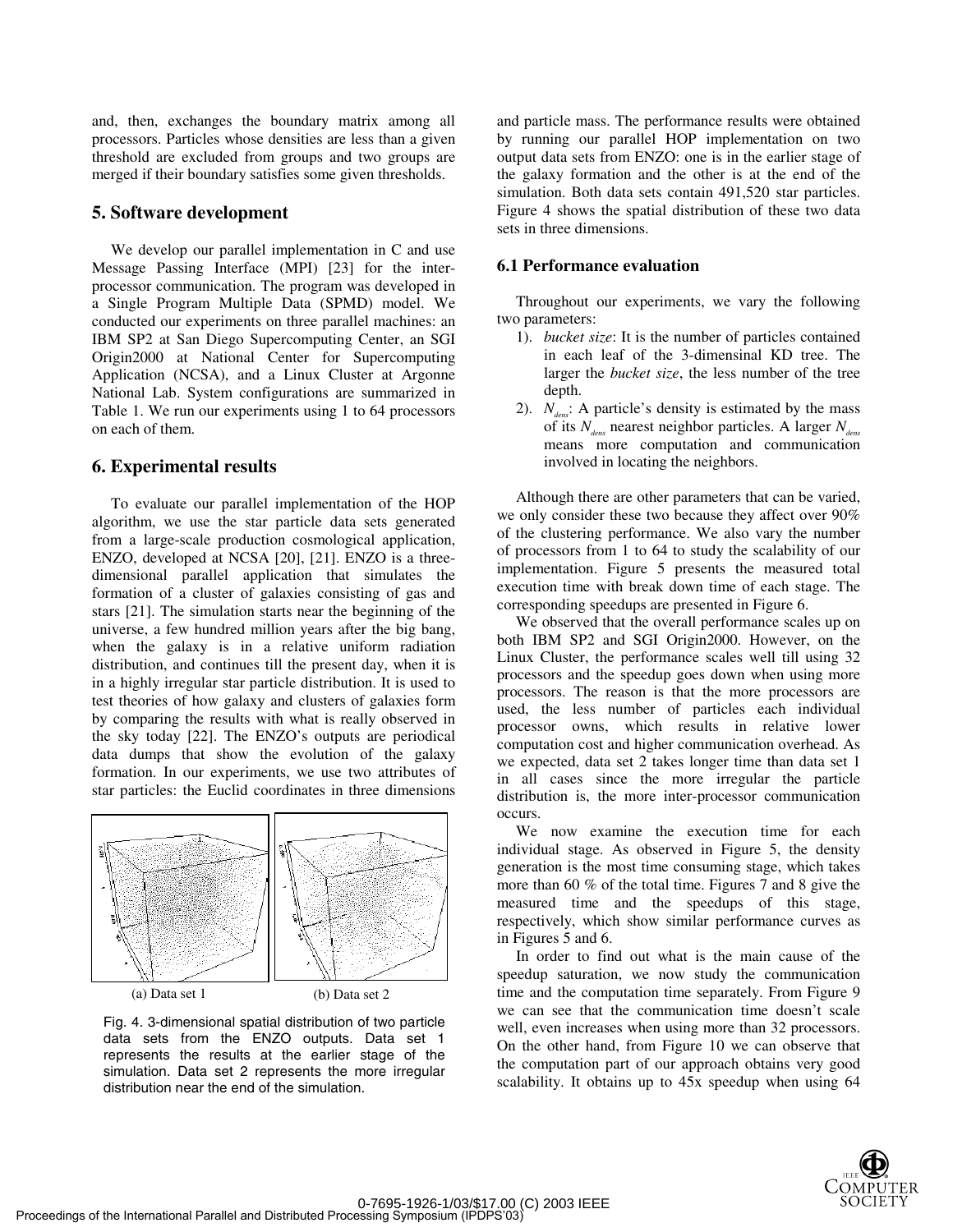

Fig. 6. Speedups of the total execution time on IBM SP2, SGI Origin2000 and Linux Cluster.

processors, which is much better than the overall speedup. Therefore, we can conclude that the communication overhead is the main cause of the speedup saturation.

KD tree construction is the first stage of the HOP parallelization. Particle transfer during the recursive bisection may result in a large amount of data communication. Particles can be moved multiple times before they go to their final destination processors. Figure 11 and Figure 12 present the execution time of this stage and the corresponding speedups, respectively. The speedups saturate when the number of processors goes beyond 32.

**Varying** *bucket size.* Varying the number of particles in each bucket affects the depth of the KD tree. Although a larger *bucket size* can reduce the time for constructing the parallel KD tree, it increases the total volume of particle transferring at the density generation stage and the hopping stage. Figure 13 shows the performance trend when varying *bucket size* from 16 to 128 using 1 to 64 processors. We observe that the execution time goes up with larger *bucket size* for most of the cases.

**Varying**  $N_{\text{der}}$ . Figure 14 provides the performance of using 16, 32, 64 and 128 as  $N_{\text{dens}}$ . Although execution time increases when using a larger  $N_{dens}$  as more neighbor searching computation occurs, we get an interesting



Fig. 8. Speedups of generating density on IBM SP2, SGI Origin2000 and Linux Cluster.

observation that the speedups improve when we increase  $N_{\text{max}}$ . The reason is that the cost of communication is not increased as much as the computation.

In general, our experiments present good overall performance results of our parallel HOP implementation. We obtain up to 24x speedup using 64 processors.

# **7. Conclusions**

We presented our parallel implementation of the HOP clustering algorithm. The parallel implementation distributes particle data across processors to guarantee the balanced computational load. The data structure used by the clustering algorithm is a KD tree that contributes to the efficiency of searching for neighbors. Our strategy is to obtain non-local data through an inter-processor communication before each individual processor can work independently. We benchmarked our implementation using data generated from a real cosmological simulation, ENZO. Two data sets with different spatial particle distributions were used in our test. Our experiments presented good speedups on different parallel machines, which benefit from the balanced data distribution and the minimal data communications.

Although HOP is a clustering algorithm in cosmological N-body problem, it may find applications in other fields, such as molecular biology, geology and

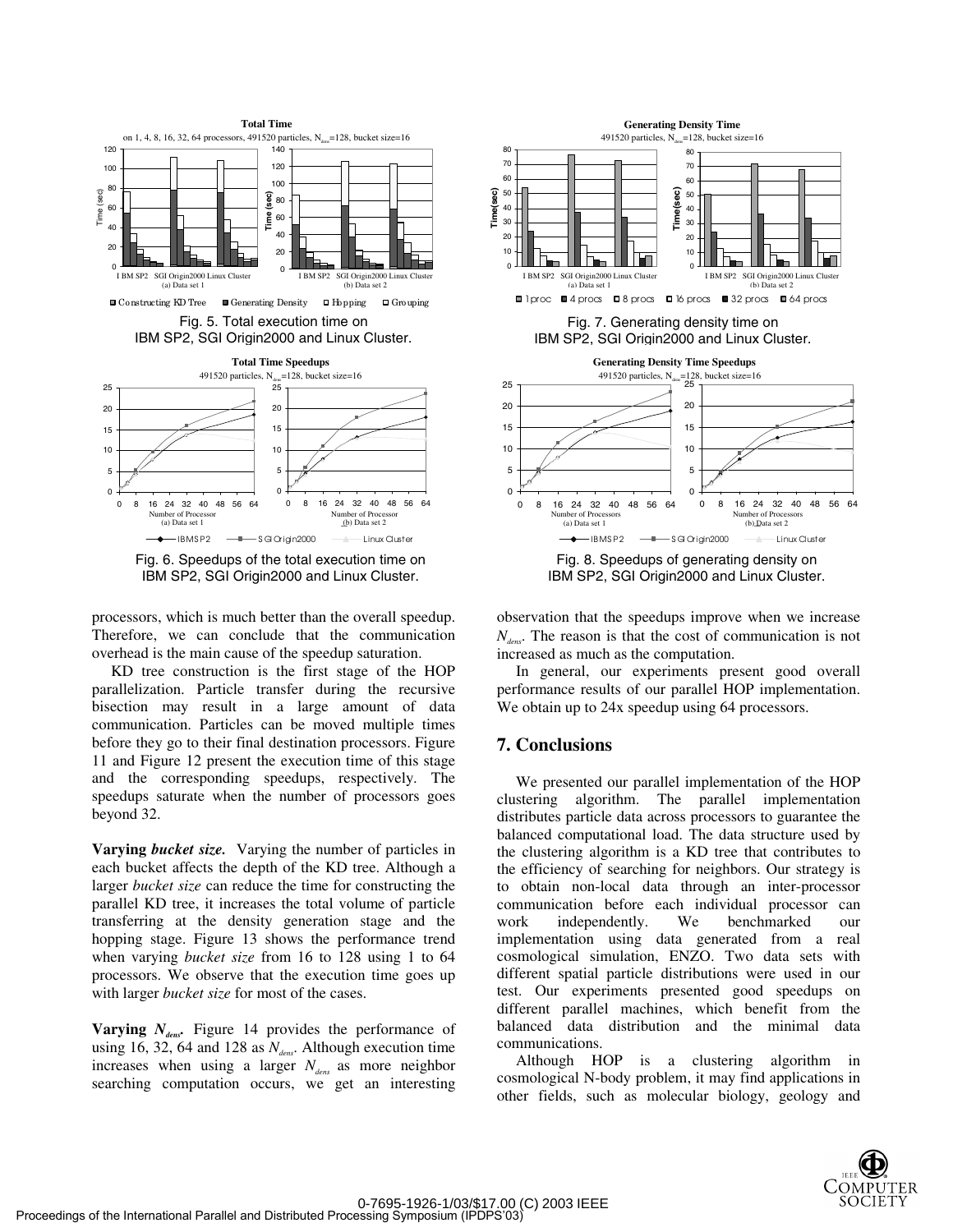



astronomy, where large spatial data sets are to be processed with similar clustering or neighbor finding procedures. One example is molecular pattern recognition, which normally involves huge amount of neighbor finding computation. Our parallelization strategy is applicable to those fields.

### **Acknowledgements**

This work is supported by National Computational Science Alliance under contract ACI-9619019 and by Department of Energy under the Accelerated Strategic Computing Initiative (ASCI) Academic Strategic Alliance Program (ASAP) Level 2, under subcontract No.W-7405- ENG-48 from Lawrence Livermore National Laboratories. This research was also supported in part by NSF cooperative agreement ACI-9619020 through computing resources provided by the National Partnership for Advanced Computational Infrastructure at the San Diego Supercomputer Center. We also acknowledge the use of the SGI Origin2000 at NCSA, and the Linux Cluster at ANL. We are grateful to Joseph Zambreno and Jayaprakash Pisharath for their valuable feedback.



Fig. 12. Speedups of constructing KD tree time on IBM SP2, SGI Origin2000 and Linux Cluster.

# **Reference**

- [1] Daniel J. Eisenstein, Piet Hut, "Hop: A New Group Finding Algorithm for N-body Simulations," *Astrophysics. J.* 498, 137-142, 1998.
- [2] University of Washington, "N-Body Shop," *http://wwwhpcc.astro.washington.edu/tools/smooth.html.*
- [3] J.L. Bentley, "Multidimensional Binary Search Trees Used for Associative Searching," *Communication of the ACM*, 18(9), September 1975.
- [4] David W. Pfitzner, John K. Salmon, Thomas Sterling, "Halo World: Tools for Parallel Cluster Finding in Astrophysical N-body Simulations," *Data Mining and Knowledge Discovery*, 419-438, Volume 1, No. 4, 1997.
- [5] Ying Zhao, George Karypis, "Criterion Functions for Document Clustering," *Technical Report, University of Minnesota,* tr# 01-40.
- [6] K. Jain and R. C. Dubes, *Algorithms for Clustering Data*. Prentice Hall, 1998.
- [7] B. King, "Step-wise clustering procedures," *Journal of the American Statistical Association*, 69:86-1-1, 1967.
- [8] Sudipto Guha, Rajeev Rostogi, and Kyuseok Shim, "CURE: an efficient clustering algorithm for categorical attributes," in *Proc. Of 1998 ACM-SIGMOD Int. Conf. on Management of Data*, 1998.
- [9] Sudipto Guha, Rajeev Rostogi, and Kyuseok Shim. "ROCK: a robust clustering algorithm for categorical